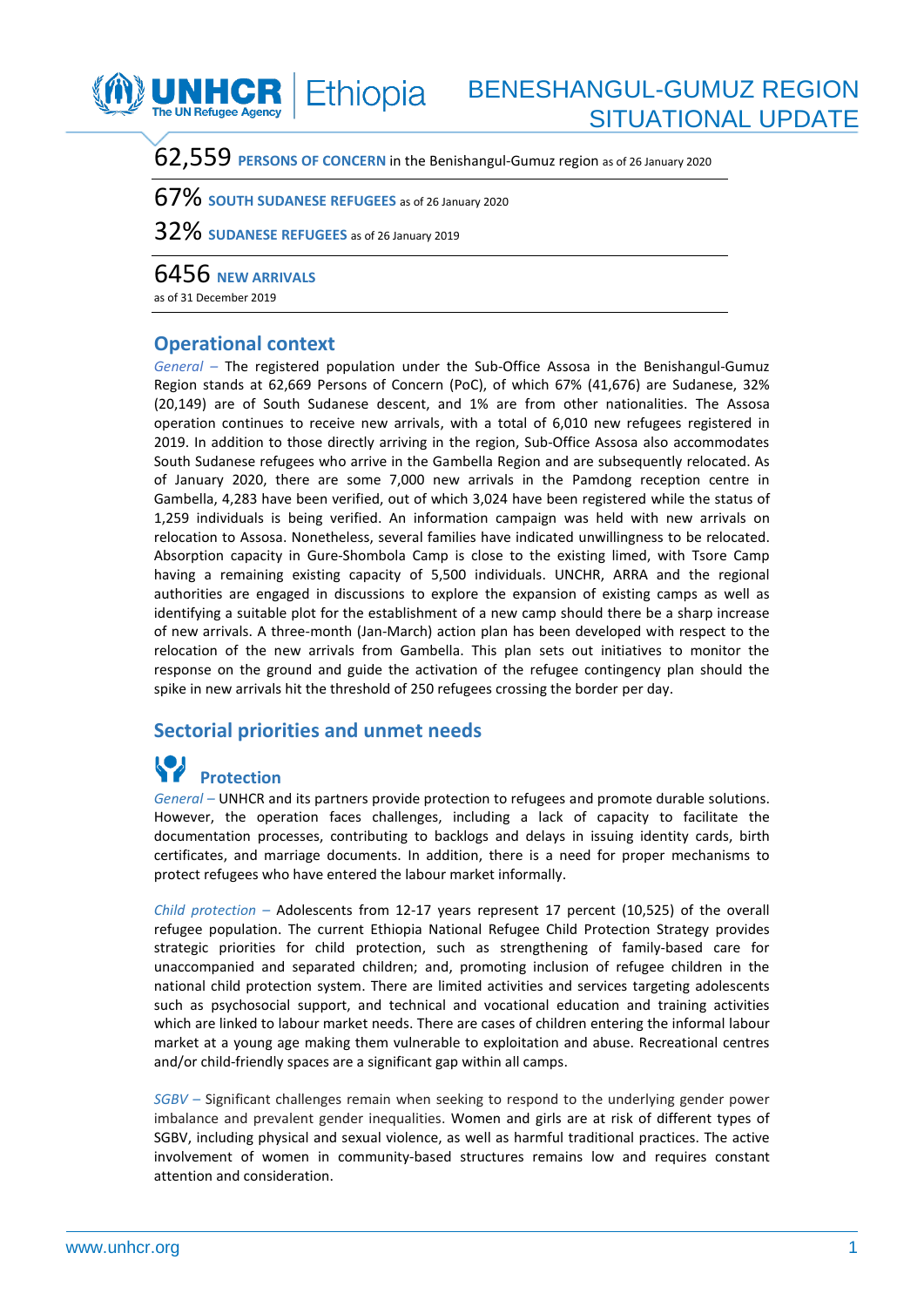

## **Health**

In four out of five camps, one health care centre is available with a permanent structure for refugees and host communities. 31,5% of the patients that seek medical assistance are from the host community. However, medical care provision is often limited due to: 1) shortages of health staff, lab-technicians and specialists in Tsore and Tongo camps, 2) lack of psychiatric nurses in Tsore and Gure-Shombola camps, 3) lack of midwives in Bambasi camp, 4) limited medical equipment, drugs, and lab reagents, 5) inadequate supplies to prevent and control infectious diseases, 6) inadequate referral services, 7) lack of a permanent health facility in Gure-Shombola camp, 8) lack of adequate WASH facilities at the health care centres, 9) inadequate operational partners focussing on mental health services, 10) inadequate malaria control practises in Tsore camp, 11) inadequate referral services, and 11) insufficient provision of electricity supply in all camps except in Sherkole camp.

# **Food and Nutrition**

The monthly general food distribution to all refugees provides 1,710 kcal/cap/day, which is inadequate to meet the daily caloric requirement of 2100 kilocalories. A Supplementary Feeding Programme is implemented and monitored for persons with special needs such as pregnant women, children and the elderly. The main challenges regarding nutrition relate to lack of adequate nutrition staff, lack of adequate equipment and supply for the nutrition centres, and a lack of waiting rooms for nutrition beneficiaries. In the Sherkole, Tsore, Tongo, and Bambasi camps, the Severe Acute Malnutrition (SAM) cases are 34, 110, 54, and 436 respectively.

#### **NFINon-Food Items**

New arrivals are provided with basic and domestic items upon their arrival such as kitchen sets, blanket, sleeping mat, and jerry cans. Soap is distributed to all refugees on a monthly basis. Besides, sanitary materials are distributed to women and girls of reproductive age 11-49, which represent 25.36% of the population. The replenishment of NFIs remains a significant gap.

## **Education**

In 2019, the average gross school enrolment rate was 88%. For primary the average school enrolment rate was 142% (this includes enrolment of refugees > 14 years), while that for secondary education stood at 16%. More needs to be done to ensure a better-quality education for both refugees and nationals by investing in the qualification and number of teachers, and in the teaching and learning materials as well as improving the school environment and facilities. 34% of the teachers have an official qualification and only a few of the unqualified teachers could access training to obtain a certificate. Additionally, the low incentive offered to teachers discourages qualified refugees to engage in professional work. Also, children with special education needs do not have access to education. Lastly, the enrolment ratio for girls is low and the gender disparity becomes significant at the upper primary and secondary level. Presently, a programme is being implemented to construct and expand secondary schools in Bambasi, Tsore, Sherkole and Tongo camps.

# **Shelter**

There is a substantial shelter need. Most of the households reside in emergency shelters especially in Gure-Shembola and Tsore refugee camps. Presently, only 66% of refugees in the region reside in transitional shelters. Besides, there is an ongoing need to maintain existing shelters or construct new ones. In 2019, a total of 155 and 648 emergency shelters were constructed in Tsore and Gure-Shembola refugee camp respectively. The UNHCR has requested its implementing partner to shift 150 targeted emergency shelters from Tsore to Gure-Shembola refugee camp in order to accommodate new arrivals being relocated from the Gambella region. Out of 1063 targeted emergency shelters 803 emergency shelters have been constructed in 2019.